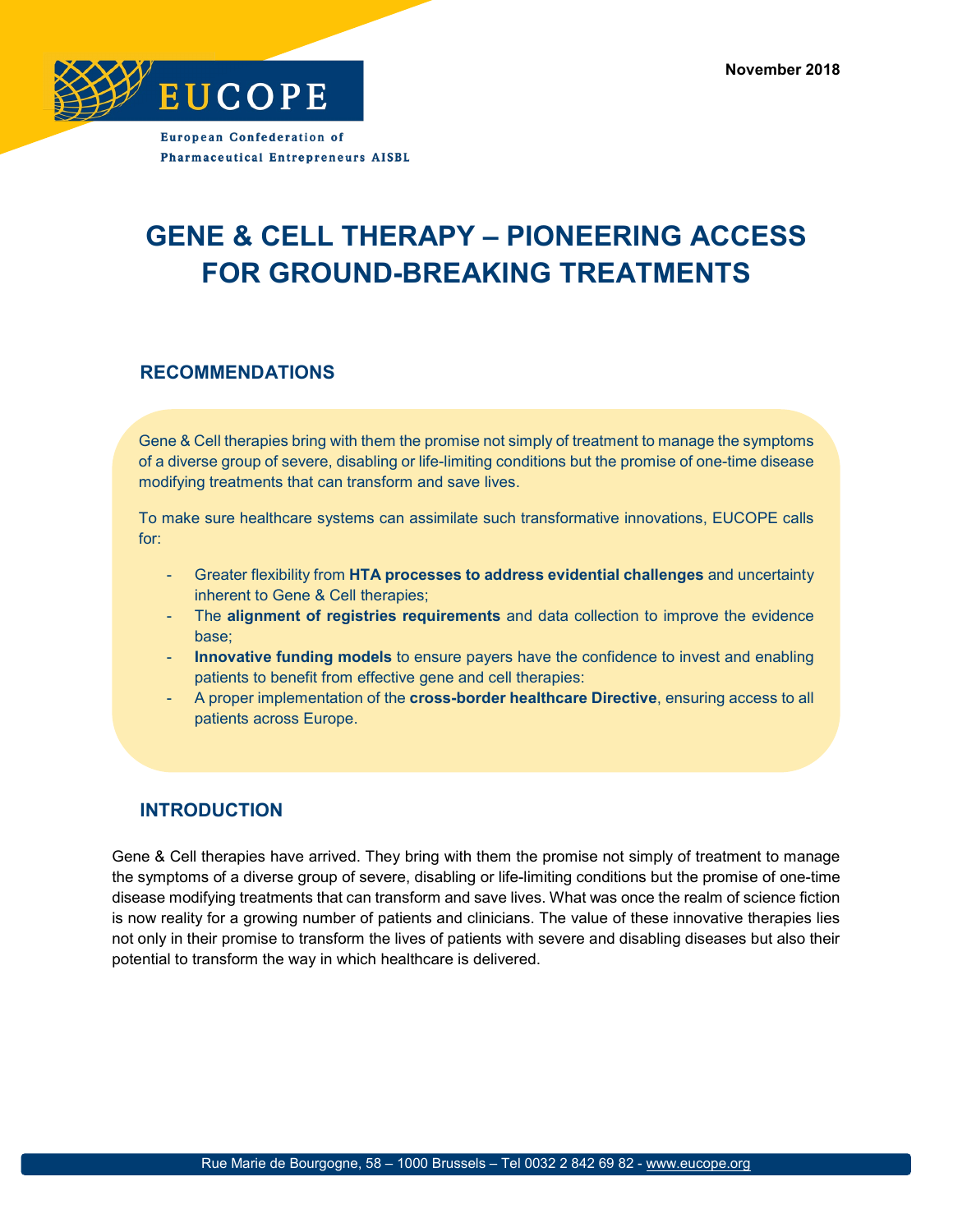

**European Confederation of Pharmaceutical Entrepreneurs AISBL** 

However, many healthcare systems are not yet ready for such transformative innovations and one-time treatments. As Commissioner Andriukaitis has said<sup>1</sup>, obstacles to the development of successful therapies must be removed, and Europe must not miss out on innovation and progress in this area.

In the past, payment and reimbursement considerations have proven barriers to timely patient access to novel therapies, a risk that may only be exacerbated for gene and cell therapies. Without pioneering approaches to Health Technology Assessments, reimbursement and sustainable funding models, crossborder healthcare and the readiness of healthcare systems to adopt breakthrough innovations, patients are at risk of missing out on access to game-changing gene & cell therapies.

# **1. HTA AND EVIDENTIAL OPTIONS**

Gene and cell therapies are novel approaches to tackling the underlying causes of many severe and disabling diseases. Gene therapies involve the transfer of a therapeutic or working gene copy into specific cells of an individual in order to repair a faulty gene copy. Cell therapy is the administration of living whole cells to a patient for the treatment of a disease[2.](#page-1-1)The innovative nature of these therapies means there might be greater uncertainty in the evidence of long-term outcomes when Health Technology Assessment (HTA) and reimbursement decisions are being made.

HTA processes may need to adapt in order to assess new treatments that promise long-term benefits but typically start with highly positive short-term data on clinical benefit from relatively small trials. EUCOPE is keen to work with HTA agencies to look at how **current HTA processes can offer greater flexibility to address evidential challenges and uncertainty in the HTA of cell and gene therapies** to improve uptake and access in line with core HTA principles that only effective treatments should be funded.

EUCOPE recognises the important role of **registries and ongoing data collection to demonstrate ongoing safety and efficacy and improve the evidence base** for gene and cell therapies. These requirements can vary from country to country and it can be challenging to meet these different requirements. EUCOPE would welcome the opportunity to align registry requirements.

# **2. AFFORDABILITY AND FUNDING SOLUTIONS**

Gene and cell therapies typically involve costly research, development, and manufacturing costs and are associated with greater logistical demands for patients (e.g. some therapies require patients or cells to be trans- ported, often to different countries). There are regulatory requirements, and companies recognise the importance of these as measures of quality control and are committed to demonstrating the long-term safety and effectiveness of these new technologies through the establishment of long-term registries.

j

<span id="page-1-0"></span><sup>&</sup>lt;sup>1</sup> Commissioner Andriukaitis' speech at the STOA workshop: 'Therapies for the future exploring solutions for innovative treatments [in](https://ec.europa.eu/commission/commissioners/2014-2019/andriukaitis/announcements/stoa-workshop-therapies-future-exploring-solutions-innovative-treatments-europe-european-parliament_en) [Europe'. EP, Brussels 11 October](https://ec.europa.eu/commission/commissioners/2014-2019/andriukaitis/announcements/stoa-workshop-therapies-future-exploring-solutions-innovative-treatments-europe-european-parliament_en)

<span id="page-1-1"></span><sup>2</sup> ERN RITA fact sheet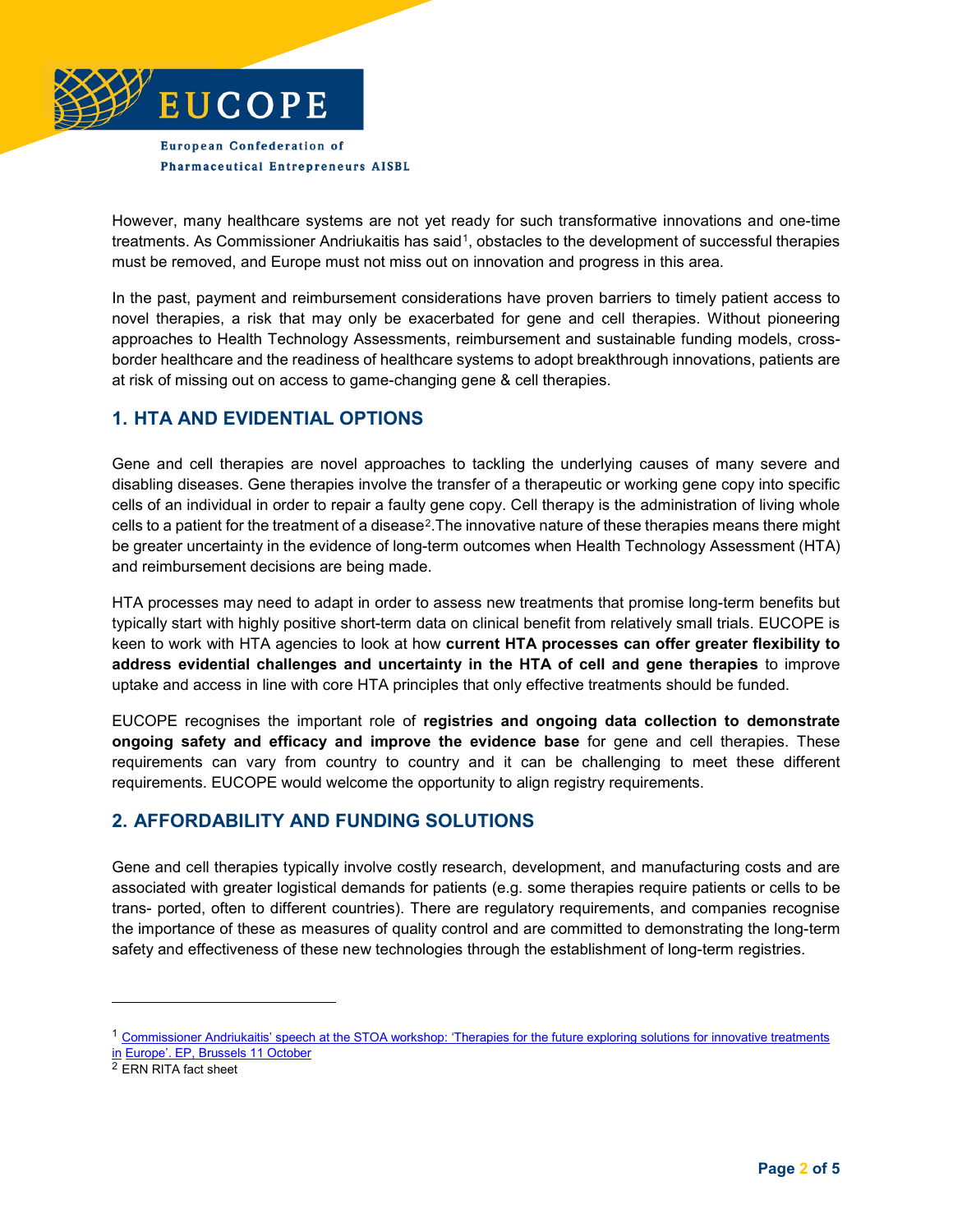

-

**European Confederation of Pharmaceutical Entrepreneurs AISBL** 

While individual hospitals are sometimes able to develop or deliver treatments "in-house", it is critical to note that these efforts are exempt from some of the same regulatory and HTA requirements companies must meet to demonstrate that a therapy is safe and efficacious. In addition, hospitals are normally unable to deliver treatments on a large scale. Given these significant differences, these products should not be used in reimbursement processes as a benchmark - or comparator - for those gene and cell therapies that have gone through the rigors of obtaining a Market Authorisation. The additional requirements provide reassurances about the safety and efficacy of treatments and EUCOPE would like to see the costs associated with these requirements recognised in funding decisions.

In awarding Orphan Drug Designation to new products, the European Commission recognises this distinction, requiring products to demonstrate significant benefit over existing authorised therapies and explicitly excluding products with a hospital exemption as benchmarks<sup>[3](#page-2-0)</sup>. EUCOPE would hope to see this reflected in HTA and reimbursement processes.

Gene and cell therapies offer the potential to disrupt historic patterns of delivering healthcare often focussed on managing symptoms rather than effecting a cure. Reimbursement processes and uptake of innovative medicines are based on medicines that are more traditional rather than on one-time treatments. Recent developments in European healthcare decision-making have focussed on a common need to manage constrained budgets. Thus, there is a concern that one-time administered therapies coming to market over the next several years will represent a significant challenge for health care systems and payers, and that widespread uptake is uncertain.

The European Commission has acknowledged that there is no single approach to ensuring access to these treatments in different countries but a common understanding of the promise of the science of gene & cell therapies and a shared recognition of the disruption to historic patterns of funding, payment mechanisms and healthcare delivery will help to create a more receptive environment for these therapies. Working together to identify approaches to funding, reimbursement and payment mechanisms will ensure appropriate prices for cell and gene therapies are achieved that are both affordable to healthcare systems and can incentivise continued research and innovation in this area.

#### **Innovative funding models such as outcome-based or pay-per-performance agreements may play a crucial role in ensuring payers have the confidence to invest in one-time treatments and enabling patients to benefit from effective gene and cell therapies**.

EUCOPE recognises the importance of developing outcome-based funding agreements that will provide HTA agencies and payers the certainty and confidence in these new technologies that they need in order to ensure that patient are able to access to these new therapies.

<span id="page-2-0"></span><sup>&</sup>lt;sup>3</sup> European Commission notice on the application of Articles 3, 5 and 7 of Regulation (EC) N° 141/2000 on orphan medicinal products.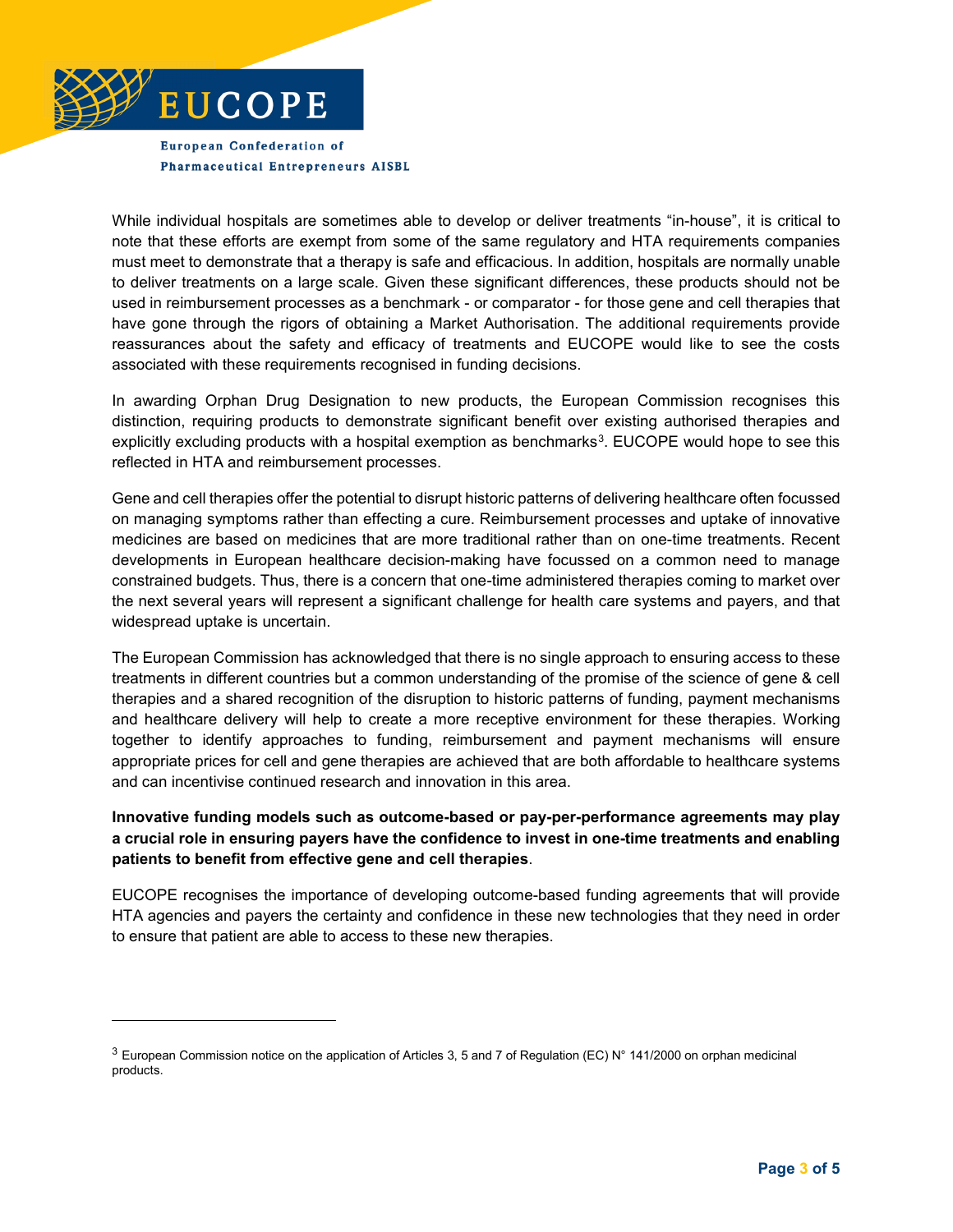

**European Confederation of Pharmaceutical Entrepreneurs AISBL** 

# **3. ACCESS FOR PATIENTS ACROSS EUROPE**

Gene and cell therapies are highly personalised treatments with complex manufacturing and distribution processes. Many of these therapies will be available in only a small number of treatment centres in Europe with the critical expertise in manufacturing and the administration of therapy including essential safety monitoring after infusion of the cell and gene therapies. Even patients in larger countries may have to travel to a different region or country to receive these treatments.

Even when patients don't need to travel, cells may need to be transported to a limited number of laboratories. For example, ex vivo gene and cell therapies require that a patient's own cells - which are the starting material for the drug product - be transported to expert manufacturing facilities specifically suited for treatment manufacturing and quality control and assurance testing, and then shipped back to a treatment centre.



Whilst Directive 2011/24/EU on patients' rights in cross-border healthcare goes some way to making the movement of patients simpler, the processes at national level for ensuring the movement and funding of patients to another EU country vary widely and could well delay or **prevent patients from accessing these therapies even when they are approved in the patient's home country**.

EUCOPE welcomes the upcoming publication of a new guidance document clarifying the position of the European Reference Networks' governing bodies on the role that the industry will be able to play in the ERNs. We note with high interest that several ERNs are already focusing in their mission statements on reducing inequalities faced by patients seeking to access diagnostic testing and innovative treatments such as biologic therapies, immunoglobulin replacement, stem cell transplantation and gene therapy, and EUCOPE is ready to engage with all partners active in the ERNs to define new solutions or approaches